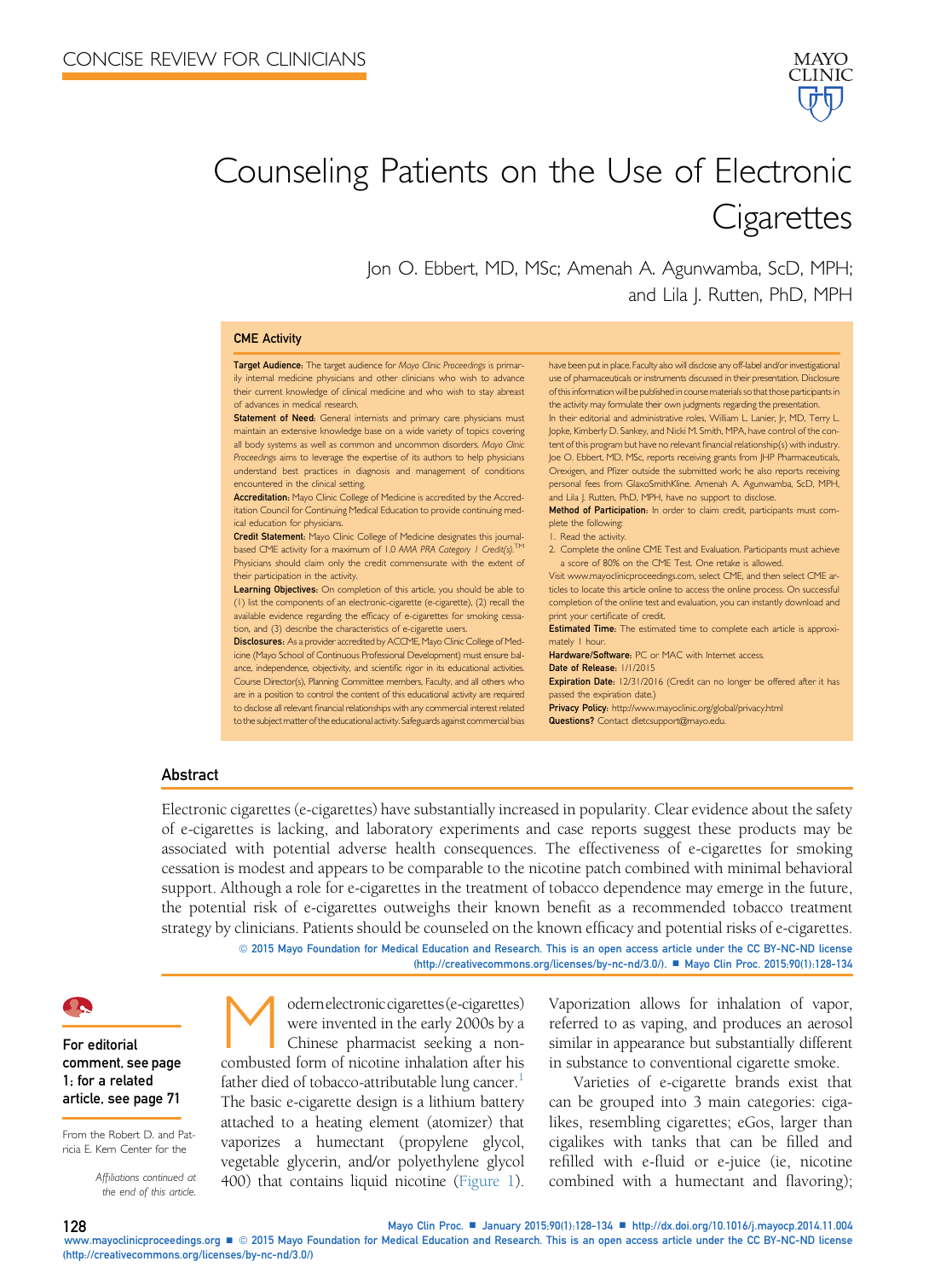<span id="page-1-0"></span>and mods, constructed from basic components or by modifying commercially available products.[2](#page-5-0) E-cigarettes are sold as single-use disposable devices or as reusable devices. E-cigarettes purchased as reusable devices can be attached to prefilled combined atomizers and cartridges called cartomizers. E-juice can also be dripped directly onto the heating element with the use of a drip tip. As of January 2014, more than 7500 unique flavors of e-juice were available.<sup>[2](#page-5-0)</sup> New-generation e-cigarettes deliver more nicotine to the user because of larger atomizers, batteries, and electronic circuitry for setting atomizer power, but the amount of nicotine delivery is still substantially less than a conventional cigarette. $3$ 

E-cigarettes are attractive because they address the psychopharmacologic (ie, nicotine), social, and behavioral aspects of smoking. Use of the device can simulate the experience of smoking a cigarette with the vapor that simulates tobacco smoke, handling of the device that simulates the hand-to-mouth experience, and flavorings that simulate cigarette taste. Similar to a conventional cigarette, e-cigarette vapor particles are small enough to make their way to the alveoli where nicotine is absorbed, $<sup>4</sup>$  $<sup>4</sup>$  $<sup>4</sup>$ </sup> leading to relief of nicotine withdrawal symp-toms<sup>[5](#page-5-0)</sup> and potentially providing behavioral reinforcement for continued use. A variety of reasons are reported for using e-cigarettes, with the most common being to quit or reduce smoking, to use a product perceived to be healthier than conventional cigarettes, to circumvent smoking restrictions, and to reduce costs associated with tobacco dependence.<sup>[6](#page-5-0)</sup>

Significant uncertainty exists about e-cigarette safety and efficacy, rendering patient discussions about these devices challenging. The goal of this article is to provide the clinician with information that can be incorporated into counseling patients about the use of e-cigarettes.

## REGULATORY STATUS

Regulation of e-cigarettes varies around the globe, ranging from no regulation to complete bans. The US Food and Drug Administration (FDA) does not regulate e-cigarettes as drug delivery devices. Rather, e-cigarettes and other products made or derived from tobacco are regulated as tobacco products under the Family Smoking Prevention and Tobacco Control Act



FIGURE 1. Simple anatomy of the electronic cigarette. Used with permission of Mayo Foundation for Medical Education and Research. All rights reserved.

of 2009 (Tobacco Control Act)<sup>[7](#page-5-0)</sup> and are not considered drugs or devices unless they are marketed for therapeutic purposes. This regulatory approach to e-cigarettes emerged from a 2010 US Court of Appeals ruling. In April 2014, the FDA, using tools provided through the Tobacco Control Act to regulate tobacco products but not specifically e-cigarettes, proposed to subject e-cigarettes to regulatory oversight. The FDA proposed to prohibit the sale of e-cigarettes to individuals younger than 18 years, require the display of health warnings on packaging, ban dispensing in vending machines, prohibit the provision of free samples, require registration of products and ingredients by manufacturers, and require scientific evidence before making harm reduction claims.<sup>8</sup> At the writing of this article, no decision has been made as to any potential changes in FDA regulation of e-cigarettes. The Tobacco Control Act does not preempt state or local policies, and more than half of the states in the United States have taken the initiative to regulate e-cigarettes in the absence of federal regulation.<sup>[9](#page-5-0)</sup>

## PREVALENCE OF USE

Nearly 6% of all US adults and 21% of US adult smokers have tried e-cigarettes.<sup>[10](#page-5-0)</sup> Among US middle and high school students, 50.3% are aware of e-cigarettes, $11$  and the percentage reporting use of e-cigarettes increased from 4.7% in 2011 to 10.0% in 2012 ([Figure 2](#page-2-0)).<sup>[12](#page-5-0)</sup> Data from the United States, United Kingdom, Canada, and Australia suggest that almost half of current and former smokers are aware of e-cigarettes, and awareness is predictably higher in countries where these products are legal (73% in the United States vs  $20\%$  in Australia).<sup>[13](#page-5-0)</sup>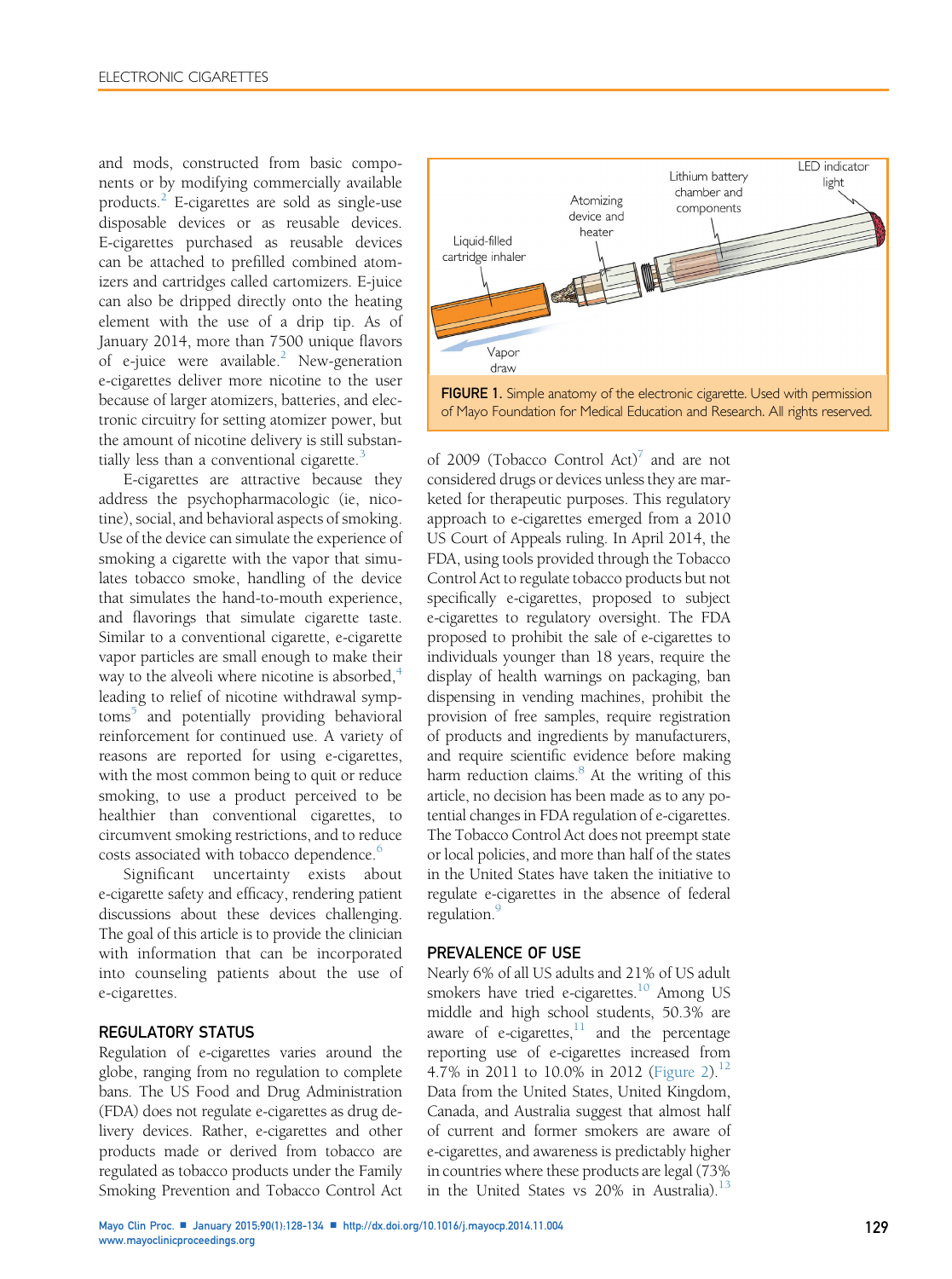<span id="page-2-0"></span>



Current e-cigarette use is higher among both nondaily smokers and heavier smokers (>20 cigarettes per day) than among daily smokers and smokers of fewer cigarettes.<sup>[13](#page-5-0)</sup> More than three-quarters of current and former smokers consider e-cigarettes less harmful than conventional cigarettes.<sup>13</sup>

Among US middle and high school students reporting having ever used e-cigarettes, 20.3% reported never smoking conventional cigarettes. $^{12}$  $^{12}$  $^{12}$  The use of e-cigarettes among nonsmoking youth is associated with increased intentions to smoke cigarettes. $14$  Adolescent e-cigarette users are more likely to be male, white, and older<sup>[15](#page-5-0)</sup> and to have more education.<sup>16</sup> Experimentation with e-cigarettes may be associated with adolescent sensation seeking, $17$  and adolescent e-cigarette use is unlikely to be related to tobacco reduction or cessation behavior.

## **SAFETY**

Considerable variability exists among different e-cigarette products, $^{18}$  $^{18}$  $^{18}$  adding to the complexity of trying to counsel patients regarding their safety. Currently available data on the safety of e-cigarettes are limited and inconsistent.

Self-reported adverse events have been identified during randomized clinical trials and longitudinal studies. The longest duration of systematic follow-up of patients using e-cigarettes has been 24 months.<sup>[19](#page-5-0)</sup> Clinical trial data have found no significant differences in adverse events between e-cigarette use and nicotine patches.[20](#page-5-0) Consistent with this, other clinical trials have reported either clinically minor adverse events with the use of e-cigarettes (eg, mouth irritation, cough, and nausea) $^{21}$  $^{21}$  $^{21}$  or lower rates of adverse events than conventional cigarettes.<sup>[22](#page-5-0)</sup>

The FDA has received reports of both minor adverse events associated with the use of e-cigarettes, including headache, chest pain, nausea, and cough, and major adverse events, such as hospitalizations for pneumonia, congestive heart failure, seizure, rapid heart rate, and burns related to routine use.<sup>[23](#page-5-0)</sup> Case reports of lung disease attributable to the use of e-cigarettes have also been published. $24,25$ Importantly, direct causality has not been established for any of these symptoms and cases, and some may be related to preexisting medical conditions. Data collected through online e-cigarette forums suggest that adverse effects occur most often in the mouth, throat, and respiratory, neurologic, sensory, and digestive systems, with some symptom improvement occurring in the respiratory system.<sup>[26](#page-5-0)</sup>

Results of laboratory experiments also provide evidence that e-cigarette use may be associated with adverse health consequences. In a study evaluating the immediate effects of e-cigarettes on pulmonary function among 30 healthy smokers, 5 minutes of e-cigarette use was associated with significant increases in lung airflow resistance. $27$  Another study assessed the cytotoxicity of e-cigarettes on embryonic and adult cells and discovered evidence of decreased cellular survival due to the flavoring agents,  $28$ suggesting that the flavoring agents, not the nicotine, are the potentially harmful ingredients in e-juice. Cinnamaldehyde has been specifically identified as a highly cytotoxic substance in cinnamon-flavored refill fluids.<sup>29</sup> The FDA has detected levels of carcinogens and toxins, such as diethylene glycol, a harmful ingredient found in antifreeze, in laboratory analyses of 18 flavors and various cartridge types of e-cigarettes. $30$ Diacetyl and acetyl propionyl, approved for food use but associated with respiratory disease when inhaled, have been found in sweetflavored e-juice.<sup>31</sup>

E-cigarettes can also have adverse health effects on nonusers. E-cigarettes may be a potential source of thirdhand exposure to nicotine, $32$  and e-cigarettes with tank systems producing more vapor may increase this exposure. Importantly,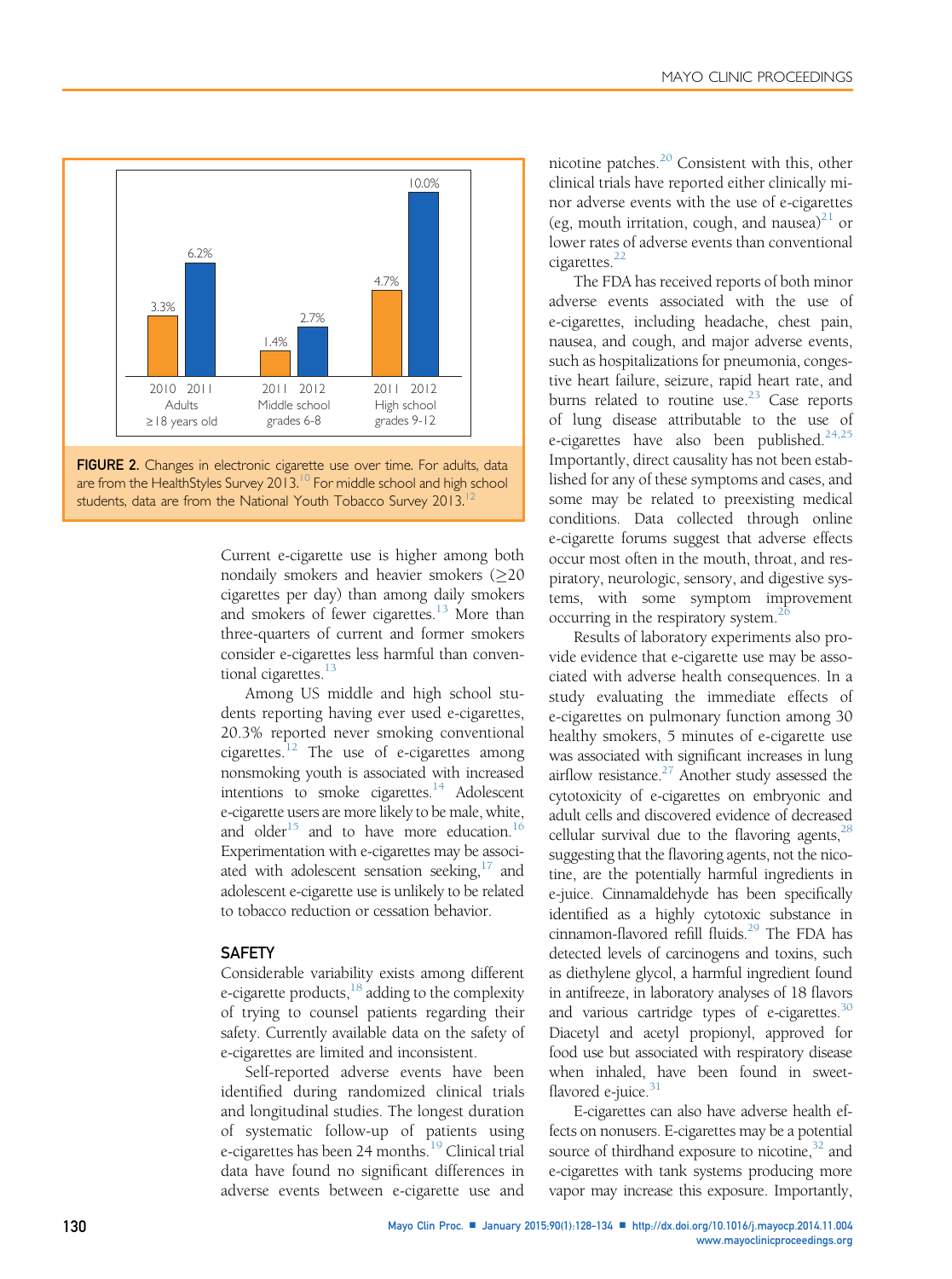the number of calls to poison centers involving unintentional exposure to e-cigarettes and e-juice, including ingestion, inhalation, or skin absorption by young children, has increased markedly as e-cigarette use has proliferated.<sup>33</sup> The lethal dose of nicotine to a previously unexposed person is approximately 0.5 to 1  $\mathrm{g}^{34}$  and bottles of nicotine solution that contain this amount of nicotine can be purchased over the Internet for home mixing.

Cases of individuals being injured by exploding lithium batteries have also been reported in the news. Some lithium batteries are poorly designed, contain low-quality materials, or have manufacturing flaws and defects. Improper use and handling of these batteries can contribute to thermal runaway, where the internal battery temperature increases and causes fires or explosions[.35](#page-6-0) Some of these explosions have resulted in house and car fires and severe skin burns.

The perception that e-cigarettes are safer than conventional cigarettes may increase their use during pregnancy.<sup>[36](#page-6-0)</sup> The cytotoxic effects associated with e-cigarette refill fluids on stem cells could translate into embryonic loss or developmental defects.[28](#page-5-0) More needs to be understood about the risks associated with embryonic exposure to the chemical constituents in e-cigarettes.

## EFFICACY FOR SMOKING CESSATION

Direct claims about cessation efficacy are prohibited by law, but it has been easy for e-cigarette manufacturers to make indirect claims about cessation through product user testimonials. Case reports $37$  and a small prospective study<sup>38</sup> have suggested potential efficacy for e-cigarettes as an aid to smoking cessation.

Only 2 large randomized clinical trials evaluating the efficacy of e-cigarettes for smoking cessation and reduction have been published. In a 12-month randomized clinical trial of 300 cigarette smokers not intending to quit tobacco, participants were randomized to 1 of 3 e-cigarette groups: (1) a 12-week supply of 7.2-mg e-cigarette nicotine cartridges, (2) a 6-week supply of 7.2-mg e-cigarette nicotine cartridges and then a 6-week supply of 5.4-mg e-cigarette nicotine cartridges, and (3) a 12-week supply of car-tridges that contained no nicotine.<sup>[22](#page-5-0)</sup> Decreases in cigarettes smoked per day and exhaled carbon monoxide levels were observed across all 3 groups. At the end of the treatment period, the

percentage reduction in cigarettes per day was 26%, 20%, and 21% for the 3 groups, respectively. Tobacco abstinence rates at 12 weeks were  $11\%$ , 17%, and 4%, respectively ( $P = .04$ ). However, no significant differences were observed between the groups at 6 and 12 months. Another clinical trial randomized 657 smokers wanting to quit to 16-mg nicotine ecigarettes, 21-mg nicotine patches, or placebo e-cigarettes.<sup>[20](#page-5-0)</sup> Low-intensity behavioral support was provided via voluntary telephone counseling. Smoking abstinence was confirmed by measuring exhaled carbon monoxide levels. At 6 months, biochemically confirmed smoking abstinence was 7.3% with nicotine e-cigarettes, 5.8% with nicotine patches, and 4.1% with placebo e-cigarettes. No significant differences were observed in the study groups. Notably, the quit rates in this study were comparable to quit rates observed in studies of over-the-counter nicotine replacement therapy when minimal or no behavioral support is provided.

## KNOWLEDGE GAPS

Continued efforts are needed to track the adoption and use of e-cigarettes in the population so we can understand how e-cigarettes positively and negatively affect tobacco use patterns. Consistent data on the safety and efficacy of e-cigarettes for increasing long-term  $(≥6$  months) smoking abstinence are also needed. The potential efficacy of e-cigarettes for the treatment of tobacco dependence will predominantly depend on the route, speed, and amount of nicotine delivery. Early human laboratory studies observed that e-cigarettes delivered very little nicotine, although they suppressed symptoms associated with tobacco abstinence and were associated with increased subjective acceptability ratings.<sup>39</sup> Subsequent studies found better nicotine delivery and suggest that nicotine delivery increases with longer durations of e-cigarette use by experienced users.<sup>40</sup> New generation e-cigarette devices appear to deliver nicotine more efficiently.<sup>[3](#page-5-0)</sup>

Little is known about the concentration of nicotine required to approximate the nicotine delivery of conventional cigarettes. Investigators have proposed that the concentration of e-juice in an e-cigarette cartridge needs to be 50 mg/mL to approach nicotine delivery from smoking.<sup>[3](#page-5-0)</sup> However, decisions are being made about the upper limits of fluid concentrations based on relatively few data. For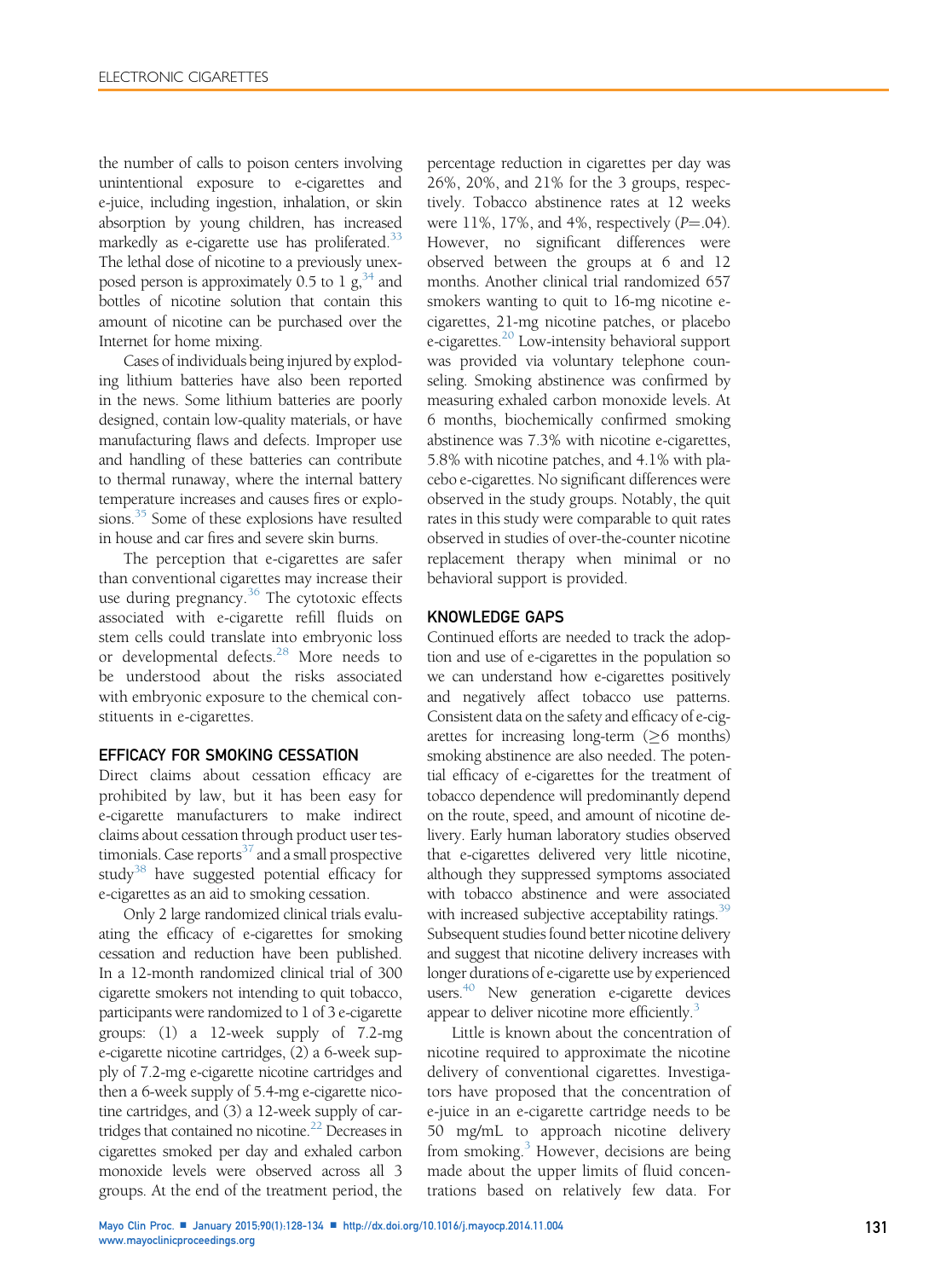example, a new regulation in the European Union has set an upper limit of 20 mg/mL of nicotine in liquids. This regulation potentially places an arbitrary ceiling on nicotine delivery from e-cigarettes. Uncertainty remains as to the potential effect of increased nicotine delivery with e-cigarettes on the likelihood of dual use (ie, using e-cigarettes and conventional tobacco).

## CLINICAL CONSIDERATIONS

Policymakers and tobacco control advocates embrace a concept known as the continuum of risk.<sup>41</sup> On one end of this continuum are conventional cigarettes; on the other end is medicinal nicotine replacement therapy. Somewhere on this continuum is the e-cigarette, but we do not know exactly where it is. If clear and convincing evidence can be produced that e-cigarettes are safe for long-term use and can increase smoking abstinence among patients who want to quit use of conventional cigarettes, the overall net health benefit across the population could be positive. However, if e-cigarettes either increase or have a neutral effect on the prevalence of smoking by undermining cessation, harm across the population could be increased.

For the practicing clinician, the American Heart Association suggests that clinicians should not recommend e-cigarettes as primary cessation aids, and if a patient is using e-cigarettes, he/she should be advised to consider a quit date for using them and not plan to use them indefinitely.<sup>42</sup> The American Heart Association also suggests that if initial treatment fails in a patient or a patient has refused conventional treatments and wishes to use e-cigarettes to aid quitting that it "is reasonable to support the attempt." [42](#page-6-0),p1427

Dual use of e-cigarettes and conventional tobacco remains a significant concern. Many smokers who use e-cigarettes will likely reduce their smoking rate without actually achieving tobacco abstinence, undermining tobacco abstinence, and prolonging exposure to tobacco. Smoking reduction is arguably not a relevant clinical outcome because a significant increase in tobacco-related risk occurs at low levels of exposure. As clinicians, we should remind our patients who smoke that a reduction in the number of cigarettes smoked should only be a waypoint on the journey to complete tobacco abstinence. This clinical conviction emanates from the nonlinear relationship between exposure to cigarette smoke and cardiovascular risk. Although the excess risk of ischemic heart disease from actively smoking 20 cigarettes per day is 80%, the excess risk in smokers of 5 cigarettes per day is approximately  $50\%$ .<sup>43</sup> Even secondhand smoke is associated with a significant increase in cardiovascular risk. No safe level of tobacco smoking exists. Higher smoking abstinence rates can be achieved than those observed in the e-cigarette randomized trials by providing first-line pharmacotherapies combined with more intensive behavioral support.

## **CONCLUSION**

Clinicians are ethically obligated to promote smoking cessation using evidence-based treatment strategies. Smokers will ask about e-cigarettes, and we must be prepared to offer appropriate counseling. With the evidence available to date, clinicians must be circumspect in recommending e-cigarettes for use by cigarette smokers interested in quitting smoking for the following reasons:

- 1. They are not demonstrably superior to FDA-approved medications for smoking cessation.
- 2. They may not be effective for smoking cessation and dual use (ie, using e-cigarettes and continuing to smoke) will prolong exposure to tobacco.
- 3. They are not FDA-approved for the treatment of tobacco dependence.
- 4. Short-term safety data suggest they may cause airway reactivity.
- 5. The long-term health risk of exposure to e-cigarette constituent chemicals is unknown.
- 6. No regulatory oversight, such as requirements for good manufacturing practices, is currently in place for e-cigarette devices or e-juice.

More clinical safety data and increased product reliability and regulation are needed before e-cigarettes can assume a place in the standard clinical approaches to the treatment of tobacco dependence.

Abbreviations and Acronyms: FDA = Food and Drug Administration

Affiliations (Continued from the first page of this article.): Science of Healthcare Delivery (J.O.E., A.A.A.,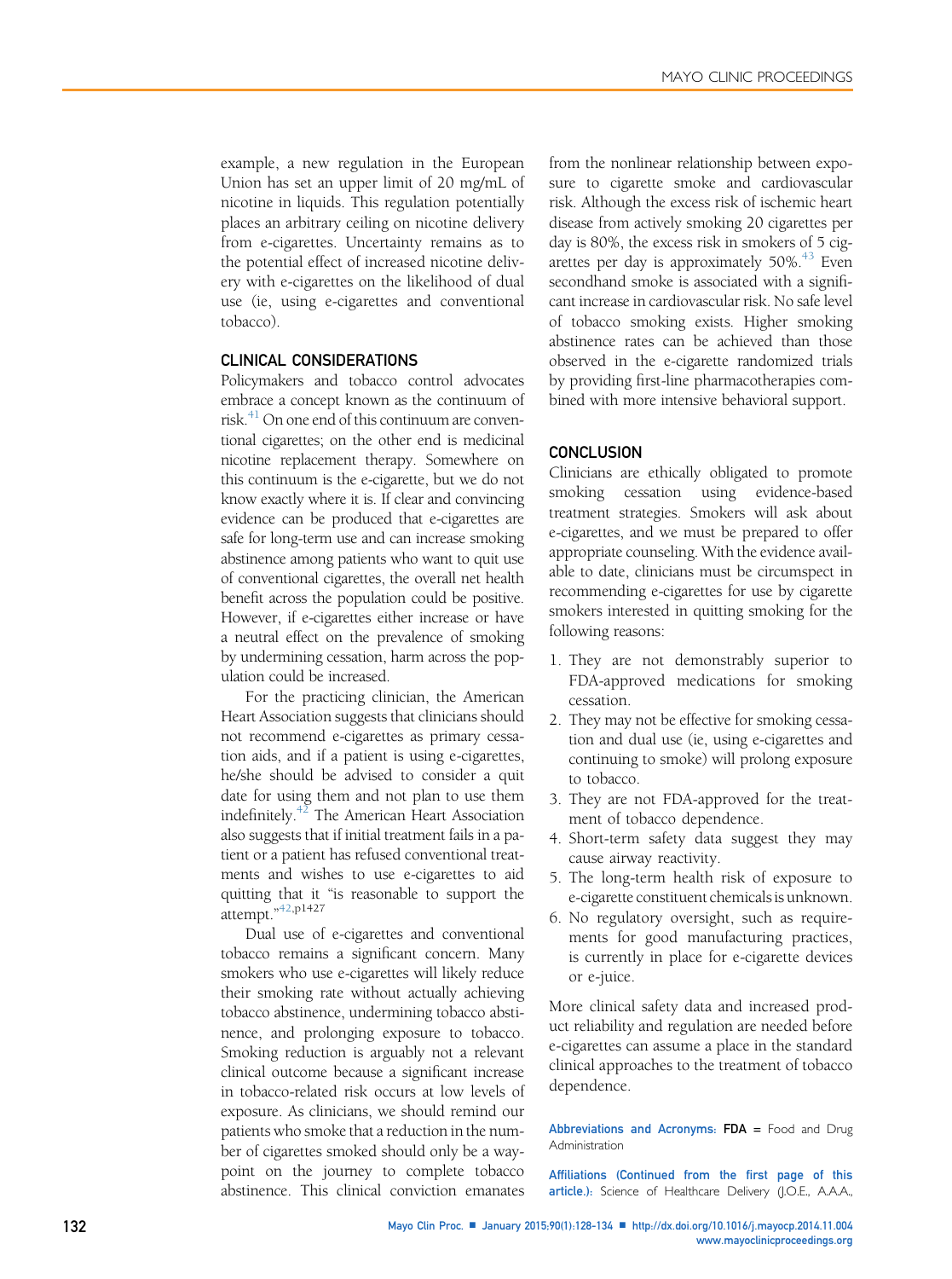<span id="page-5-0"></span>L.J.R.) and Department of Health Sciences Research (L.J.R.), Mayo Clinic, Rochester, MN.

Potential Competing Interests: Joe O. Ebbert, MD, MSc, reports receiving grants from JHP Pharmaceuticals, Orexigen, and Pfizer outside the submitted work; he also reports receiving personal fees from GlaxoSmithKline. Amenah A. Agunwamba, ScD, MPH, and Lila J. Rutten, PhD, MPH, have no support to disclose.

Correspondence: Address to Jon O. Ebbert, MD, MSc, Mayo Clinic, 200 First St SW, Rochester, MN 55905 [\(ebbert.jon@mayo.edu\)](mailto:ebbert.jon@mayo.edu).

#### **REFERENCES**

- 1. Demick B. A high-tech approach to getting a nicotine fix. Los Angeles Times. April 25, 2009. [http://articles.latimes.com/2009/](http://articles.latimes.com/2009/apr/25/world/fg-china-cigarettes25) [apr/25/world/fg-china-cigarettes25.](http://articles.latimes.com/2009/apr/25/world/fg-china-cigarettes25) Accessed November 6, 2014.
- 2. Zhu SH, Sun JY, Bonnevie E, et al. Four hundred and sixty brands of e-cigarettes and counting: implications for product regulation. Tob Control. 2014;23(suppl 3):iii3-iii9.
- 3. Farsalinos KE, Spyrou A, Tsimopoulou K, Stefopoulos C, Romagna G, Voudris V. Nicotine absorption from electronic cigarette use: comparison between first and new-generation devices. Sci Rep. 2014;4:4133. [http://www.ncbi.nlm.nih.gov/pmc/](http://www.ncbi.nlm.nih.gov/pmc/articles/PMC3935206/pdf/srep04133.pdf) [articles/PMC3935206/pdf/srep04133.pdf](http://www.ncbi.nlm.nih.gov/pmc/articles/PMC3935206/pdf/srep04133.pdf). Accessed November 6, 2014.
- 4. Zhang Y, Sumner W, Chen DR. In vitro particle size distributions in electronic and conventional cigarette aerosols suggest comparable deposition patterns. Nicotine Tob Res. 2013;15(2): 501-508.
- 5. McQueen A, Tower S, Sumner W. Interviews with "vapers": implications for future research with electronic cigarettes. Nicotine Tob Res. 2011;13(9):860-867.
- 6. Bullen C. Electronic cigarettes for smoking cessation. Curr Cardiol Rep. 2014;16(11):538.
- 7. Overview of the Family Smoking Prevention and Tobacco Control Act: Consumer Fact Sheet. FDA Web site. [http://www.fda.](http://www.fda.gov/tobaccoproducts/guidancecomplianceregulatoryinformation/ucm246129.htm) [gov/tobaccoproducts/guidancecomplianceregulatoryinformation/](http://www.fda.gov/tobaccoproducts/guidancecomplianceregulatoryinformation/ucm246129.htm) [ucm246129.htm](http://www.fda.gov/tobaccoproducts/guidancecomplianceregulatoryinformation/ucm246129.htm). Accessed November 6, 2014.
- 8. Deeming Tobacco Products To Be Subject to the Federal Food, Drug, and Cosmetic Act, as Amended by the Family Smoking Prevention and Tobacco Control Act; Regulations on the Sale and Distribution of Tobacco Products and Required Warning Statements for Tobacco Products. FDA website. [https://www.federalregister.gov/articles/2014/04/25/](https://www.federalregister.gov/articles/2014/04/25/2014-09491/deeming-tobacco-products-to-be-subject-to-the-federal-food-drug-and-cosmetic-act-as-amended-by-the#h-15) [2014-09491/deeming-tobacco-products-to-be-subject-to-the](https://www.federalregister.gov/articles/2014/04/25/2014-09491/deeming-tobacco-products-to-be-subject-to-the-federal-food-drug-and-cosmetic-act-as-amended-by-the#h-15)[federal-food-drug-and-cosmetic-act-as-amended-by-the#h-15](https://www.federalregister.gov/articles/2014/04/25/2014-09491/deeming-tobacco-products-to-be-subject-to-the-federal-food-drug-and-cosmetic-act-as-amended-by-the#h-15). Accessed November 6, 2014.
- 9. Gourdet CK, Chriqui JF, Chaloupka FJ. A baseline understanding of state laws governing e-cigarettes. Tob Control. 2014; 23(suppl 3):iii37-iii40.
- 10. King BA, Alam S, Promoff G, Arrazola R, Dube SR. Awareness and ever-use of electronic cigarettes among US adults, 2010e2011. Nicotine Tob Res. 2013;15(9):1623-1627.
- 11. Wang B, King BA, Corey CG, Arrazola RA, Johnson SE. Awareness and use of non-conventional tobacco products among U.S. students, 2012. Am J Prev Med. 2014;47(2 suppl 1): S36-S52.
- 12. Centers for Disease Control and Prevention (CDC). Notes from the field: electronic cigarette use among middle and high school students-United States, 2011-2012. MMWR Morb Mortal Wkly Rep. 2013;62(35):729-730.
- 13. Adkison SE, O'Connor RJ, Bansal-Travers M, et al. Electronic nicotine delivery systems: international tobacco control fourcountry survey. Am J Prev Med. 2013;44(3):207-215.
- 14. Bunnell RE, Agaku IT, Arrazola R, et al. Intentions to smoke cigarettes among never-smoking U.S. middle and high school

electronic cigarette users, National Youth Tobacco Survey, 2011-2013 [published online August 20, 2014]. Nicotine Tob Res. [http://ntr.oxfordjournals.org/content/early/2014/09/16/ntr.](http://ntr.oxfordjournals.org/content/early/2014/09/16/ntr.ntu166) [ntu166](http://ntr.oxfordjournals.org/content/early/2014/09/16/ntr.ntu166). Accessed November 27, 2014.

- 15. Dutra LM, Glantz SA. Electronic cigarettes and conventional cigarette use among U.S. adolescents: a cross-sectional study. JAMA Pediatr. 2014;168(7):610-617.
- 16. Pearson JL, Richardson A, Niaura RS, Vallone DM, Abrams DB. e-Cigarette awareness, use, and harm perceptions in US adults. Am J Public Health. 2012;102(9):1758-1766.
- 17. Carroll Chapman SL, Wu LT. E-cigarette prevalence and correlates of use among adolescents versus adults: a review and comparison. J Psychiatr Res. 2014;54:43-54.
- 18. Williams M, Talbot P. Variability among electronic cigarettes in the pressure drop, airflow rate, and aerosol production. Nicotine Tob Res. 2011;13(12):1276-1283.
- 19. Polosa R, Morjaria JB, Caponnetto P, et al. Effectiveness and tolerability of electronic cigarette in real-life: a 24-month prospective observational study. Intern Emerg Med. 2014;9(5):537-546.
- 20. Bullen C, Howe C, Laugesen M, et al. Electronic cigarettes for smoking cessation: a randomised controlled trial. Lancet. 2013;382(9905):1629-1637.
- 21. Franck C, Budlovsky T, Windle SB, Filion KB, Eisenberg MJ. Electronic cigarettes in North America: history, use, and implications for smoking cessation. Circulation. 2014;129(19): 1945-1952.
- 22. Caponnetto P, Campagna D, Cibella F, et al. EffiCiency and Safety of an eLectronic cigAreTte (ECLAT) as tobacco cigarettes substitute: a prospective 12-month randomized control design study. PloS One. 2013;8:e66317. [http://www.plosone.org/article/](http://www.plosone.org/article/info%3Adoi%2F10.1371%2Fjournal.pone.0066317) [info%3Adoi%2F10.1371%2Fjournal.pone.0066317.](http://www.plosone.org/article/info%3Adoi%2F10.1371%2Fjournal.pone.0066317) Accessed November 6, 2014.
- 23. Chen IL. FDA summary of adverse events on electronic cigarettes. Nicotine Tob Res. 2013;15(2):615-616.
- 24. McCauley L, Markin C, Hosmer D. An unexpected consequence of electronic cigarette use. Chest. 2012;141(4): 1110-1113.
- 25. Thota D, Latham E. Case report of electronic cigarettes possibly associated with eosinophilic pneumonitis in a previously healthy active-duty sailor. J Emerg Med. 2014;47(1): 15-17.
- 26. Hua M, Alfi M, Talbot P. Health-related effects reported by electronic cigarette users in online forums. J Med Internet Res. 2013;15(4):e59.
- 27. Vardavas CI, Anagnostopoulos N, Kougias M, Evangelopoulou V, Connolly GN, Behrakis PK. Short-term pulmonary effects of using an electronic cigarette: impact on respiratory flow resistance, impedance, and exhaled nitric oxide. Chest. 2012; 141(6):1400-1406.
- 28. Bahl V, Lin S, Xu N, Davis B, Wang YH, Talbot P. Comparison of electronic cigarette refill fluid cytotoxicity using embryonic and adult models. Reprod Toxicol. 2012;34(4): 529-537.
- 29. Behar RZ, Davis B, Wang Y, Bahl V, Lin S, Talbot P. Identification of toxicants in cinnamon-flavored electronic cigarette refill fluids. Toxicol In Vitro. 2014;28(2):198-208.
- 30. Evaluation of e-cigarettes. FDA website. [http://www.fda.gov/](http://www.fda.gov/downloads/drugs/scienceresearch/ucm173250.pdf) [downloads/drugs/scienceresearch/ucm173250.pdf.](http://www.fda.gov/downloads/drugs/scienceresearch/ucm173250.pdf) Accessed November 6, 2014.
- 31. Farsalinos KE, Kistler KA, Gillman G, Voudris V. Evaluation of electronic cigarette liquids and aerosol for the presence of selected inhalation toxins [published online September 1, 2014]. Nicotine Tob Res. <http://dx.doi.org/10.1093/ntr/ntu176>. Accessed November 27, 2014.
- 32. Goniewicz ML, Lee L. Electronic cigarettes are a source of thirdhand exposure to nicotine [published online August 30, 2014]. Nicotine Tob Res. <http://dx.doi.org/110.1093/ntr/ntu1152>. Accessed November 27, 2014.
- 33. Chatham-Stephens K, Law R. Taylor F, et al. Notes from the field: calls to poison centers for exposures to electronic